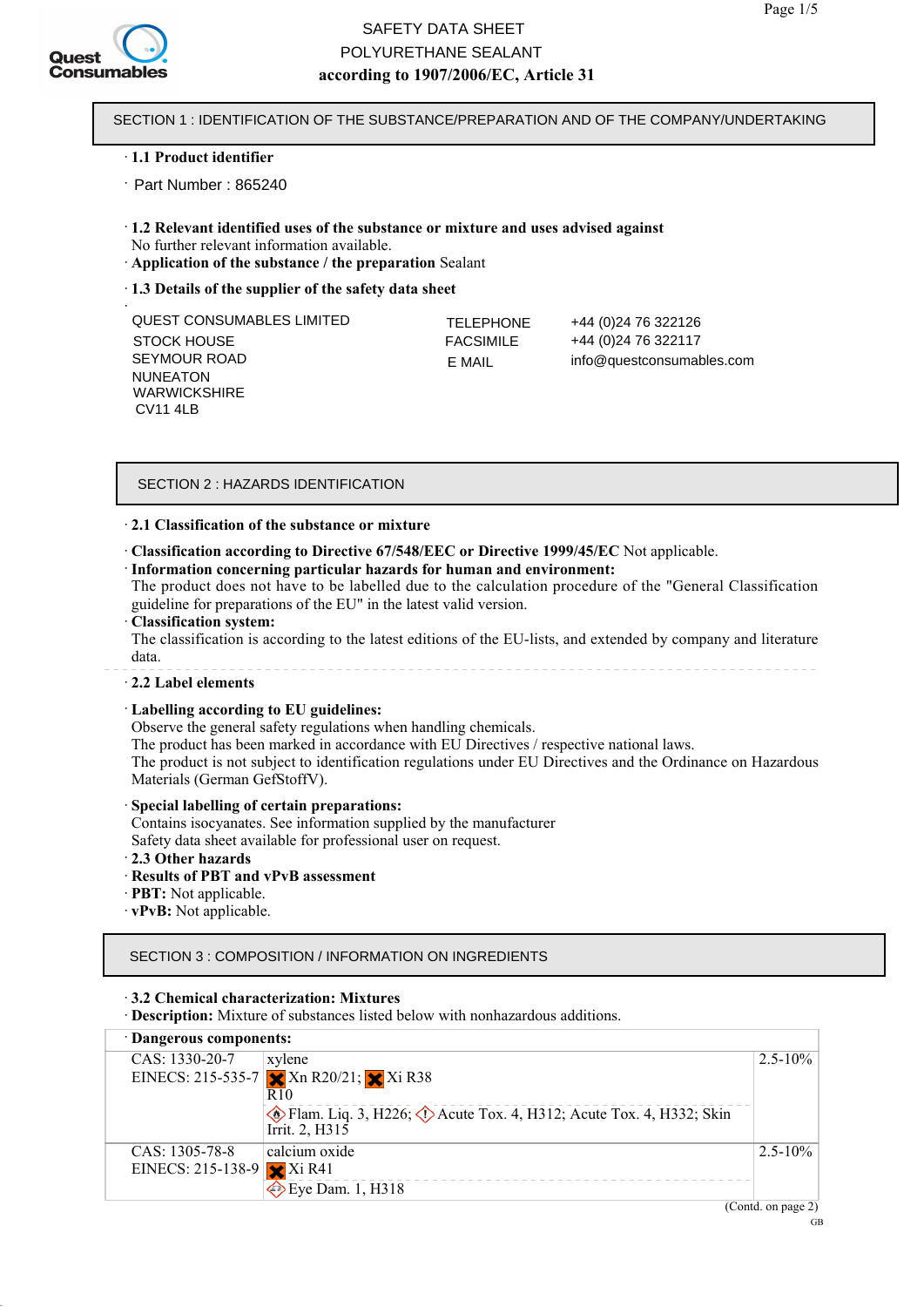(Contd. of page 1)

· **Additional information:** For the wording of the listed risk phrases refer to section 16.

#### **SECTION 4: First aid measures** SECTION 4 : FIRST AID MEASURES

#### · **4.1 Description of first aid measures**

- · **General information:** No special measures required.
- · **After inhalation:** Supply fresh air; consult doctor in case of complaints.
- · **After skin contact:** Generally the product does not irritate the skin.
- · **After eye contact:** Rinse opened eye for several minutes under running water.
- · **After swallowing:** If symptoms persist consult doctor.

#### SECTION 5 : FIREFIGHTING MEASURES

- · **5.1 Extinguishing media**
- · **Suitable extinguishing agents:**
- CO2, powder or water spray. Fight larger fires with water spray or alcohol resistant foam.
- · **5.2 Special hazards arising from the substance or mixture** No further relevant information available.
- · **5.3 Advice for firefighters**
- · **Protective equipment:** Mouth respiratory protective device.

# \* **SECTION 6: Accidental release measures** SECTION 6 : ACCIDENTAL RELEASE MEASURES

- · **6.1 Personal precautions, protective equipment and emergency procedures** Not required.
- · **6.2 Environmental precautions:** Do not allow to enter sewers/ surface or ground water.
- · **6.3 Methods and material for containment and cleaning up:** Pick up mechanically.
- · **6.4 Reference to other sections**
- See Section 7 for information on safe handling.
- See Section 8 for information on personal protection equipment.
- See Section 13 for disposal information.

## \* **SECTION 7: Handling and storage** SECTION 7 : HANDLING AND STORAGE

- · **7.1 Precautions for safe handling**
- No special measures required.

Ensure good ventilation/exhaustion at the workplace.

- · **Information about fire and explosion protection:** No special measures required.
- · **7.2 Conditions for safe storage, including any incompatibilities**
- · **Storage:**
- · **Requirements to be met by storerooms and receptacles:** No special requirements.
- · **Information about storage in one common storage facility:**
- Do not store together with oxidizing and acidic materials.
- · **Further information about storage conditions:** Protect from heat and direct sunlight.
- · **7.3 Specific end use(s)** No further relevant information available.

## \* **SECTION 8: Exposure controls/personal protection** SECTION 8 : EXPOSURE CONTROLS / PERSONAL PROTECTION

· **Additional information about design of technical facilities:** No further data; see item 7.

· **8.1 Control parameters**

#### · **Ingredients with limit values that require monitoring at the workplace:**

The product does not contain any relevant quantities of materials with critical values that have to be monitored at the workplace.

· **Additional information:** The lists valid during the making were used as basis.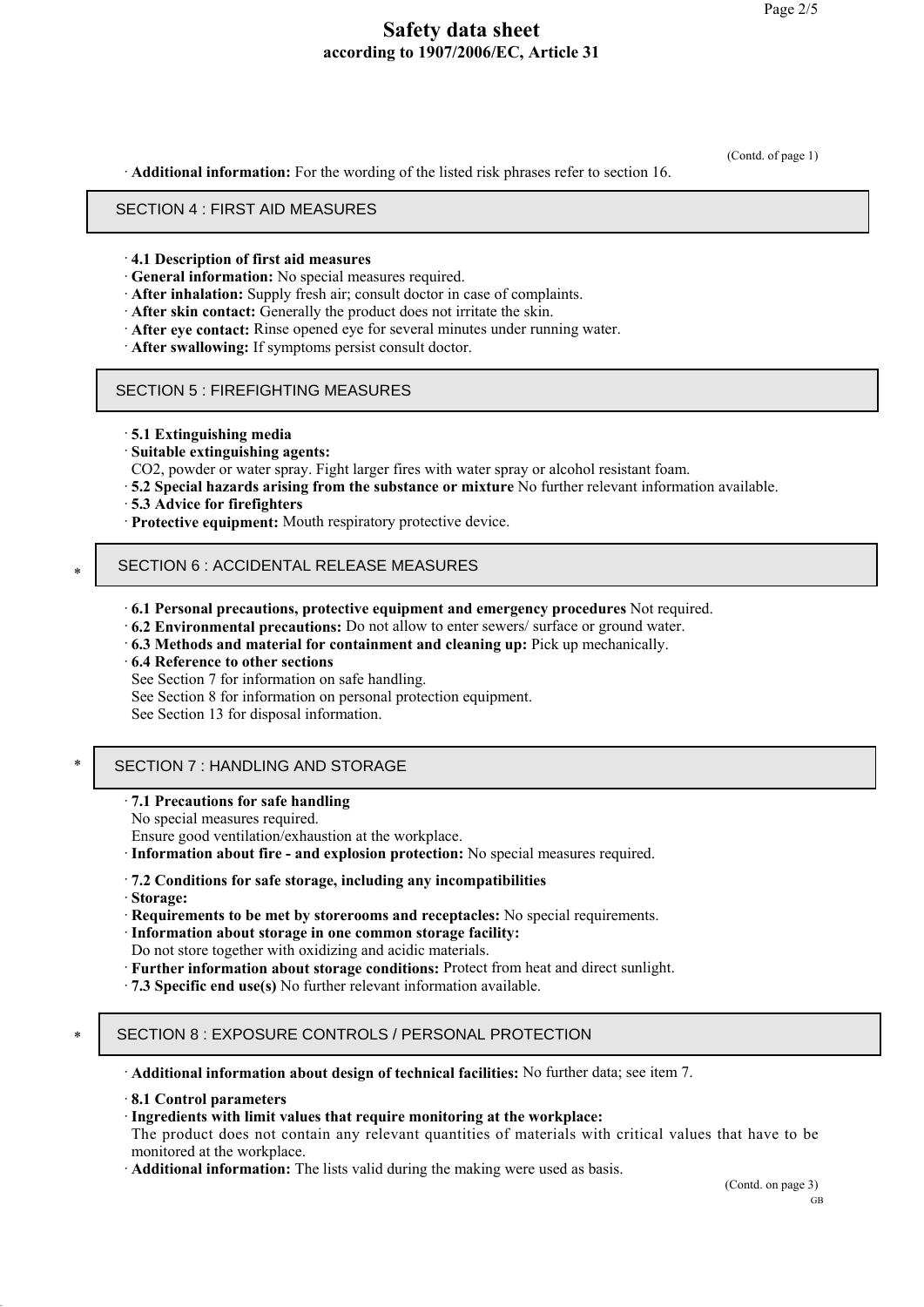(Contd. of page 2)

#### · **8.2 Exposure controls**

- · **Personal protective equipment:**
- · **General protective and hygienic measures:** Do not eat, drink, smoke or sniff while working.
- · **Respiratory protection:** Not required.
- · **Protection of hands:**
- The glove material has to be impermeable and resistant to the product/ the substance/ the preparation.

Selection of the glove material on consideration of the penetration times, rates of diffusion and the degradation

· **Material of gloves**

The selection of the suitable gloves does not only depend on the material, but also on further marks of quality and varies from manufacturer to manufacturer. As the product is a preparation of several substances, the resistance of the glove material can not be calculated in advance and has therefore to be checked prior to the application.



Nitrile rubber, NBR

#### · **Penetration time of glove material**

The exact break through time has to be found out by the manufacturer of the protective gloves and has to be observed.

· **Eye protection:** Goggles recommended during refilling

# \* **SECTION 9: Physical and chemical properties** SECTION 9 : PHYSICAL AND CHEMICAL PROPERTIES

#### · **9.1 Information on basic physical and chemical properties**

· **General Information**

| · Appearance:                                                                |                                                       |
|------------------------------------------------------------------------------|-------------------------------------------------------|
| Form:                                                                        | Pasty                                                 |
| Colour:                                                                      | Various colours                                       |
| · Odour:                                                                     | Characteristic                                        |
| · Flash point:                                                               | >61 °C                                                |
| Ignition temperature:                                                        | 500 °C                                                |
| Danger of explosion:                                                         | Product does not present an explosion hazard.         |
| <b>Explosion limits:</b><br>Lower:<br><b>Upper:</b>                          | Not determined.<br>Not determined.                    |
| Vapour pressure:                                                             | Not determined.                                       |
| $\cdot$ Density at 20 °C:                                                    | $1.2$ g/cm <sup>3</sup>                               |
| Solubility in / Miscibility with<br>water:                                   | Not miscible or difficult to mix.                     |
| · Viscosity:<br>Dynamic at $20^{\circ}$ C:                                   | 600000 mPas                                           |
| <b>Solvent content:</b><br><b>Organic solvents:</b><br>9.2 Other information | $7.7\%$<br>No further relevant information available. |

#### **SECTION 10: Stability and reactivity** SECTION 10 : STABILITY AND REACTIVITY

· **Thermal decomposition / conditions to be avoided:** No decomposition if used according to specifications.

· **10.3 Possibility of hazardous reactions** Reacts with alcohols, amines, aqueous acids and alkalis.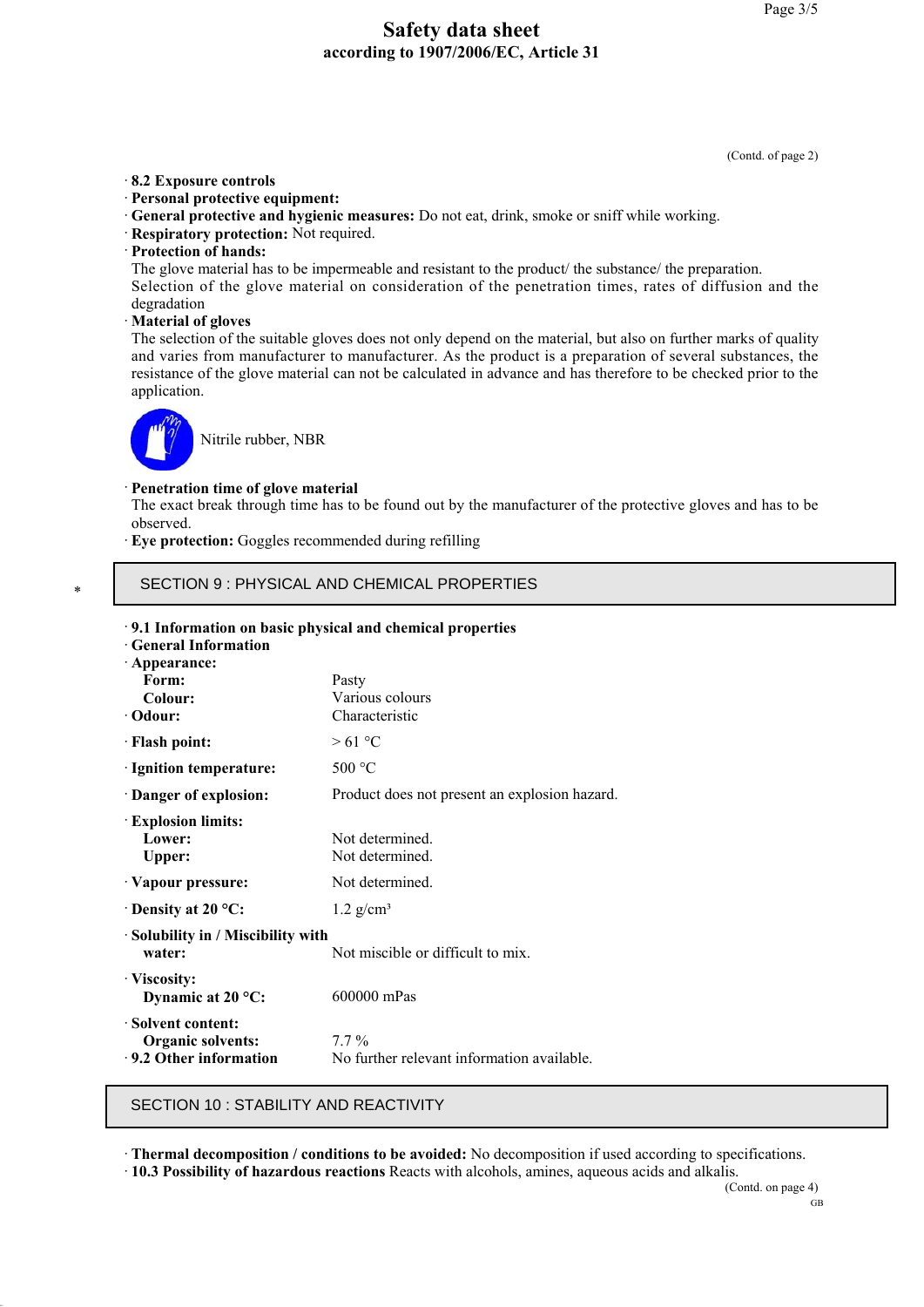(Contd. of page 3)

· **10.4 Conditions to avoid** No further relevant information available. · **10.5 Incompatible materials:** No further relevant information available.

· **10.6 Hazardous decomposition products:**

Hydrogen chloride (HCl)

Hydrogen cyanide (prussic acid) Isocyanate Carbon monoxide and carbon dioxide Sulphur oxides (SOx) During the crosslinking / polymerization: Carbon Dioxide

## SECTION 11 : TOXICOLOGICAL INFORMATION

- · **11.1 Information on toxicological effects**
- · **Acute toxicity:**

\*

- · **LD/LC50 values relevant for classification:**
- **1330-20-7 xylene**

Oral LD50 4300 mg/kg (rat)

Dermal LD50 2000 mg/kg (rabbit)

### · **Primary irritant effect:**

- · **on the skin:** No irritant effect.
- · **on the eye:** No irritating effect.
- · **Sensitization:** No sensitizing effects known.
- · **Additional toxicological information:**

The product is not subject to classification according to the calculation method of the General EU Classification Guidelines for Preparations as issued in the latest version.

When used and handled according to specifications, the product does not have any harmful effects to our experience and the information provided to us.

People who have a history of asthma, skin sensitization or respiratory disease should not handle this mixture.

# \* **SECTION 12: Ecological information** SECTION 12 : ECOLOGICAL INFORMATION

### · **12.1 Toxicity**

- · **Aquatic toxicity:** No further relevant information available.
- · **12.2 Persistence and degradability** No further relevant information available.
- · **12.3 Bioaccumulative potential** No further relevant information available.
- · **12.4 Mobility in soil** No further relevant information available.
- · **Additional ecological information:**
- · **General notes:**

Water hazard class 2 (German Regulation) (Self-assessment): hazardous for water Do not allow product to reach ground water, water course or sewage system. Danger to drinking water if even small quantities leak into the ground.

#### · **12.5 Results of PBT and vPvB assessment**

- · **PBT:** Not applicable.
- · **vPvB:** Not applicable.

· **12.6 Other adverse effects** No further relevant information available.

## \* **SECTION 13: Disposal considerations** SECTION 13 : DISPOSAL CONSIDERATIONS

- · **13.1 Waste treatment methods**
- · **Recommendation** Smaller quantities can be disposed of with household waste.
- · **European waste catalogue**

08 04 09\* waste adhesives and sealants containing organic solvents or other dangerous substances